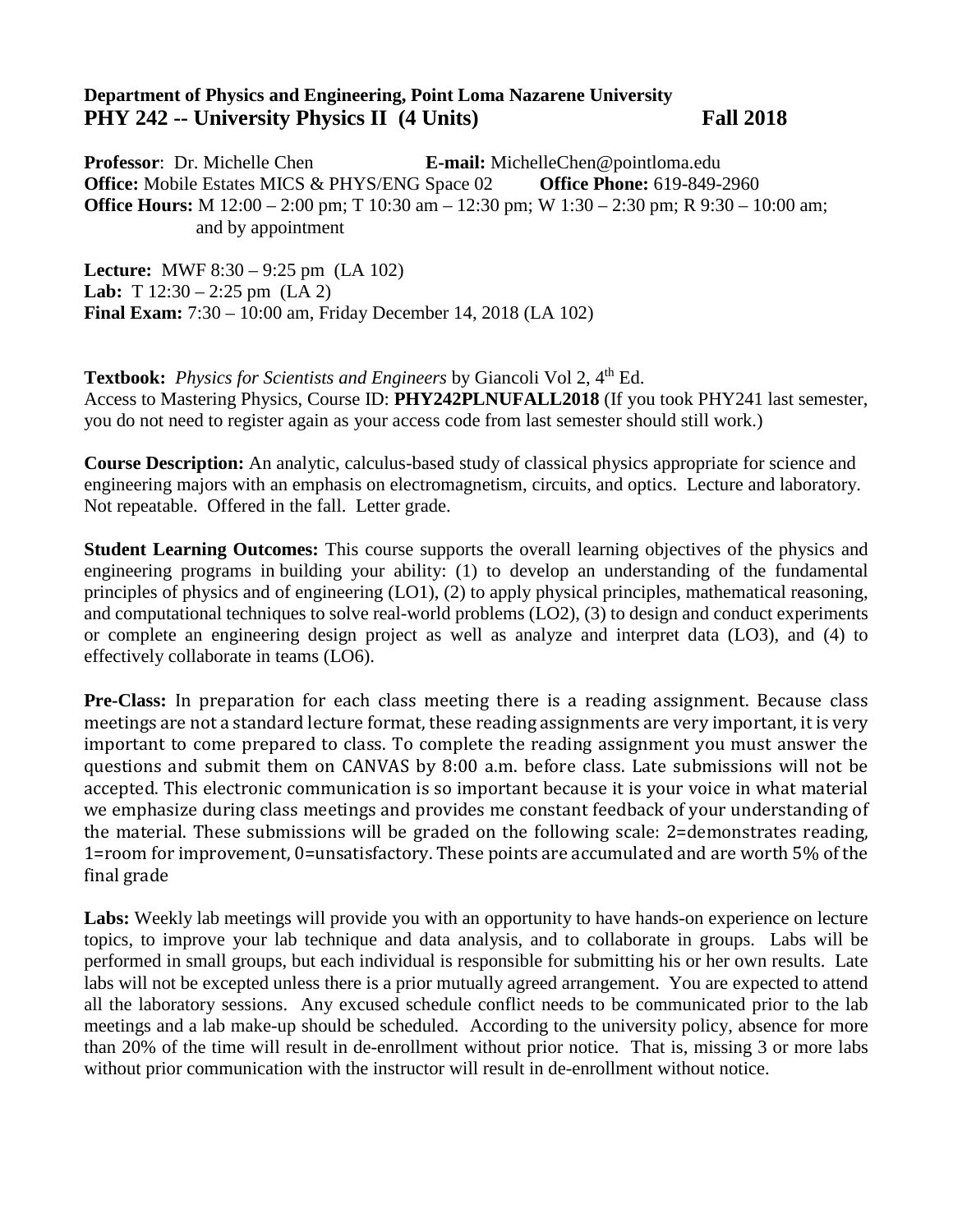**Homework:** Homework assignments will be assigned and completed using Mastering Physics at "masteringphysics.com". Your access code from last semester should still work for this semester. Late assignment will receive 20% deduction of the full grade for each day of being late.

**Tests:** There will be three tests during the semester in this class. A comprehensive final exam is scheduled on at  $7:30 - 10:00$  pm on Friday December  $14<sup>th</sup>$  during the finals week. All of the tests and final exam is closed book. Partial credit will be given for correct reasoning at any step of a problem, but only if it is communicated clearly enough for me to understand. For problems that call for solution or explanation, no credit will be given for an answer alone; the method or reasoning must also be shown. No make-up exams are allowed except for warranted circumstances. You must take ALL the exams in order to pass the class.

**Information Sharing:** All lecture notes, lab handouts, grades, and relevant course materials will be posted on CANVAS.

| Component   | Weight        |
|-------------|---------------|
| Pre-Class   | $\%$          |
| Homework    | 15 %          |
| Lab         | $\%$          |
| Tests $(3)$ | 35<br>$\%$    |
| Final Exam  | $\frac{0}{0}$ |

**Final Grade:** The points you receive during the course are weighted accordingly:

The grade you earn in this course is based on the following scale:

| A        |                                                                     |      | $\mathbf{B}$ |  |           |              |      |      |  |
|----------|---------------------------------------------------------------------|------|--------------|--|-----------|--------------|------|------|--|
| $S \geq$ | 91.0   89.5   87.5   81.0   79.5   77.5   71.0   69.5   67.5   61.0 |      |              |  |           |              |      |      |  |
| 91.0     |                                                                     |      |              |  |           |              |      |      |  |
|          | 89.5                                                                | 87.5 | $81.0$ 79.5  |  | 77.5 71.0 | $\big  69.5$ | 67.5 | 61.0 |  |

**University Mission:** Point Loma Nazarene University exists to provide higher education in a vital Christian community where minds are engaged and challenged, character is modeled and formed, and service is an expression of faith. Being of Wesleyan heritage, we strive to be a learning community where grace is foundational, truth is pursued, and holiness is a way of life.

**Department Mission:** The Physics and Engineering Department at PLNU provides strong programs of study in the fields of Physics and Engineering. Our students are well prepared for graduate studies and careers in scientific and engineering fields. We emphasize a collaborative learning environment which allows students to thrive academically, build personal confidence, and develop interpersonal skills. We provide a Christian environment for students to learn values and judgment, and pursue integration of modern scientific knowledge and Christian faith.

**Attendance:** Attendance is expected at each class session. In the event of an absence you are responsible for the material covered in class and the assignments given that day.

Regular and punctual attendance at all classes is considered essential to optimum academic achievement. If the student is absent from more than 10 percent of class meetings, the faculty member can file a written report which may result in de-enrollment. If the absences exceed 20 percent, the student may be de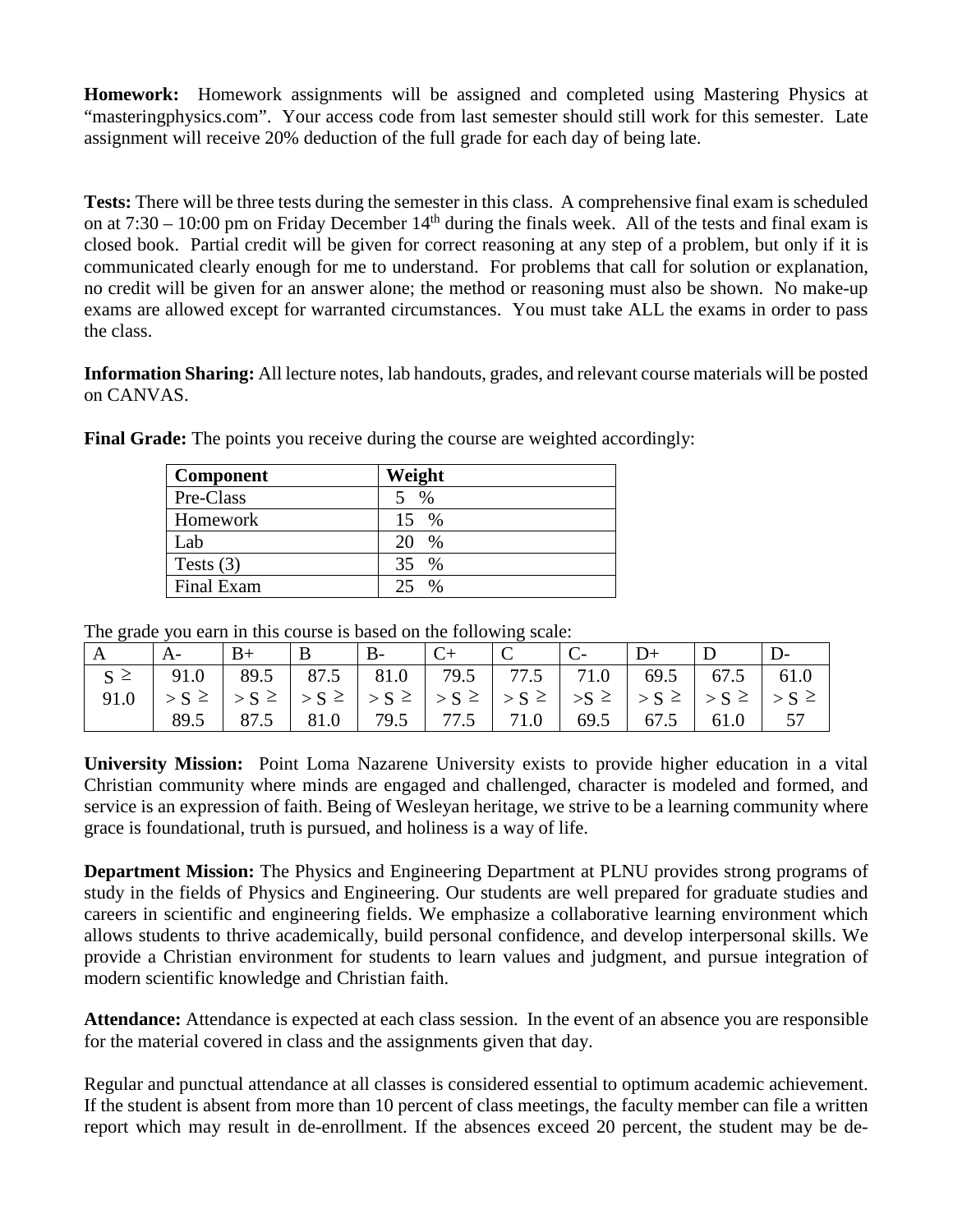enrolled without notice until the university drop date or, after that date, receive the appropriate grade for their work and participation. See **Attendance Policy** in the in the Undergraduate Academic Catalog.

**Class Enrollment:** It is the student's responsibility to maintain his/her class schedule. Should the need arise to drop this course (personal emergencies, poor performance, etc.), the student has the responsibility to follow through (provided the drop date meets the stated calendar deadline established by the university), not the instructor. Simply ceasing to attend this course or failing to follow through to arrange for a change of registration (drop/add) may easily result in a grade of F on the official transcript.

**Academic Accommodations:** While all students are expected to meet the minimum standards for completion of this course as established by the instructor, students with disabilities may require academic adjustments, modifications or auxiliary aids/services. At Point Loma Nazarene University (PLNU), these students are requested to register with the Disability Resource Center (DRC), located in the Bond Academic Center. [\(DRC@pointloma.edu](mailto:DRC@pointloma.edu) or 619-849-2486). The DRC's policies and procedures for assisting such students in the development of an appropriate academic adjustment plan (AP) allows PLNU to comply with Section 504 of the Rehabilitation Act and the Americans with Disabilities Act. Section 504 (a) prohibits discrimination against students with special needs and guarantees all qualified students equal access to and benefits of PLNU programs and activities. After the student files the required documentation, the DRC, in conjunction with the student, will develop an AP to meet that student's specific learning needs. The DRC will thereafter email the student's AP to all faculty who teach courses in which the student is enrolled each semester. The AP must be implemented in all such courses.

If students do not wish to avail themselves of some or all of the elements of their AP in a particular course, it is the responsibility of those students to notify their professor in that course. PLNU highly recommends that DRC students speak with their professors during the first two weeks of each semester about the applicability of their AP in that particular course and/or if they do not desire to take advantage of some or all of the elements of their AP in that course.

**Academic Honesty:** Students should demonstrate academic honesty by doing original work and by giving appropriate credit to the ideas of others. Academic dishonesty is the act of presenting information, ideas, and/or concepts as one's own when in reality they are the results of another person's creativity and effort. A faculty member who believes a situation involving academic dishonesty has been detected may assign a failing grade for that assignment or examination, or, depending on the seriousness of the offense, for the course. Faculty should follow and students may appeal using the procedure in the university Catalog. See [the catalog](https://catalog.pointloma.edu/content.php?catoid=28&navoid=1761#Academic_Honesty) for definitions of kinds of academic dishonesty and for further policy information.

**Final Exam: Date and Time:** The final exam date and time is set by the university at the beginning of the semester and may not be changed by the instructor. This schedule can be found on the university website and in the course calendar. No requests for early examinations will be approved. Only in the case that a student is required to take three exams during the same day of finals week, is an instructor authorized to consider changing the exam date and time for that particular student. Final Exam for this course is at 7:30 – 10:00 am on Friday December  $14<sup>th</sup>$ , 2018.

**Copyright Protected Materials:** Point Loma Nazarene University, as a non-profit educational institution, is entitled by law to use materials protected by the US Copyright Act for classroom education. Any use of those materials outside the class may violate the law.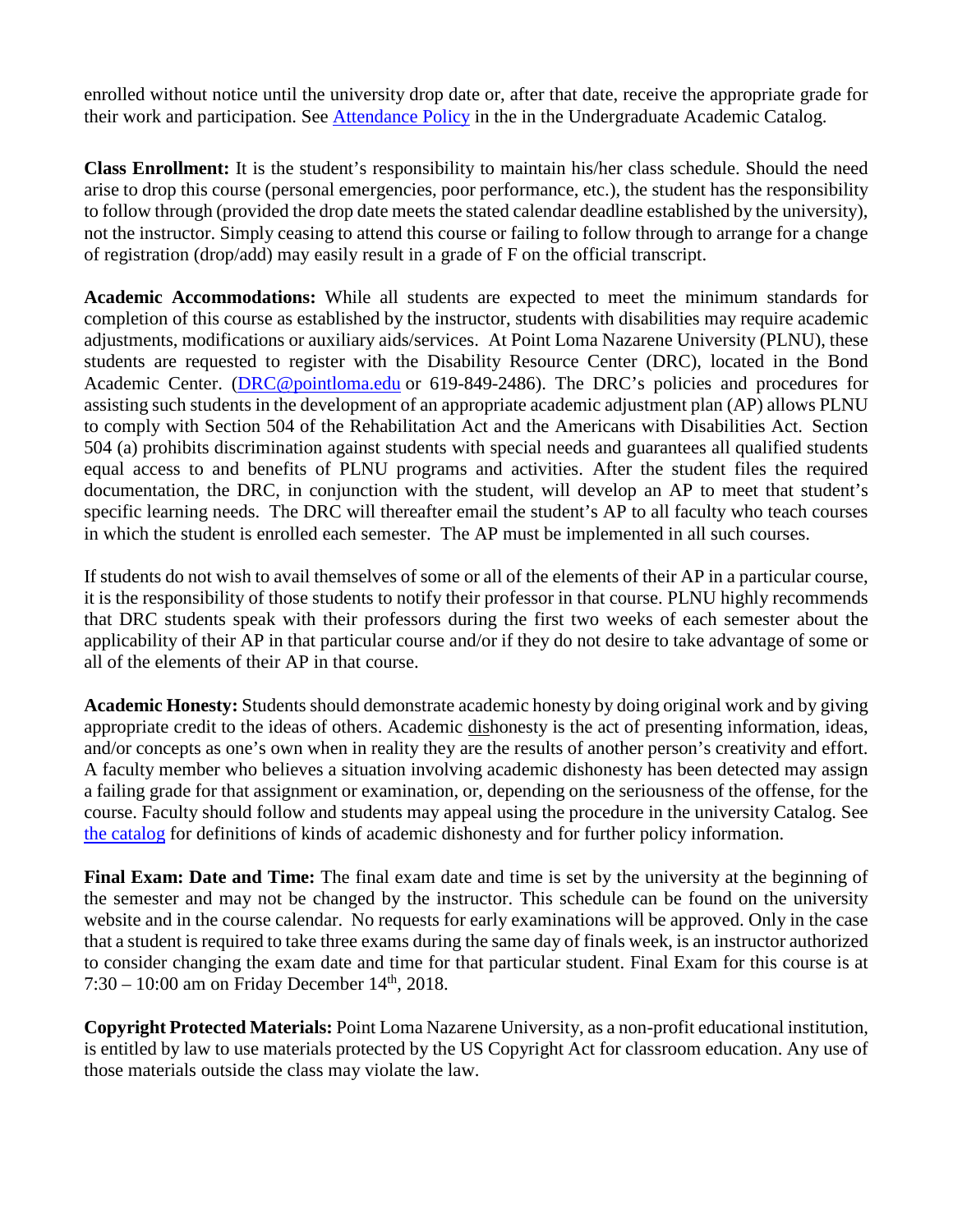**Credit Hour:** In the interest of providing sufficient time to accomplish the stated course learning outcomes, this class meets the PLNU credit hour policy for a 4 unit class delivered over 15 weeks. Specific details about how the class meets the credit hour requirements can be provided upon request.